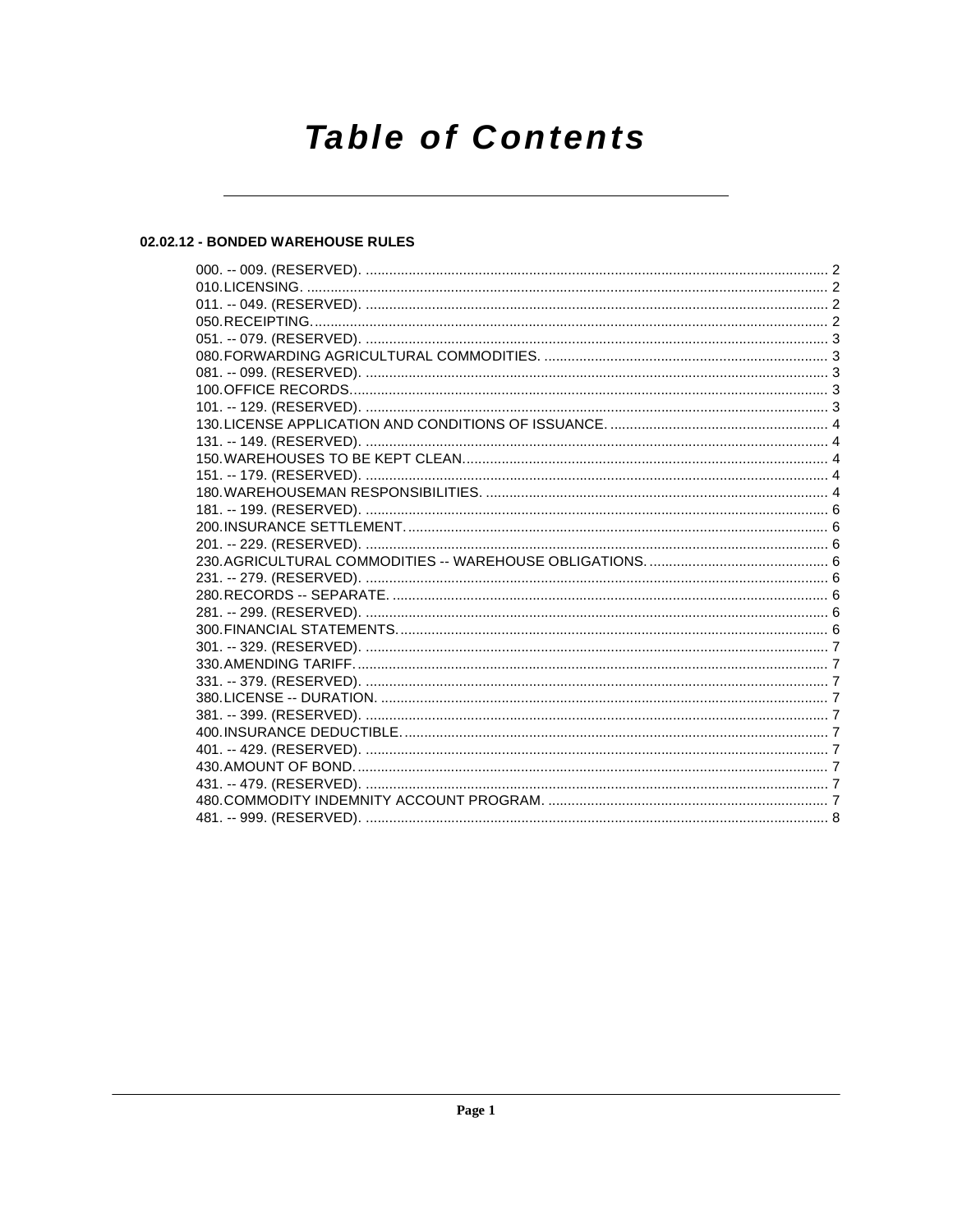#### **IDAPA 02 TITLE 02 Chapter 12**

## **02.02.12 - BONDED WAREHOUSE RULES**

#### <span id="page-1-1"></span><span id="page-1-0"></span>**000. -- 009. (RESERVED).**

#### <span id="page-1-8"></span><span id="page-1-2"></span>**010. LICENSING.**

<span id="page-1-11"></span>**01. Posting Of License**. Immediately upon receipt of the license or any renewal, extension or modification thereof under Title 69, Chapter 2, Idaho Code, the licensed warehouseman shall post the license in a conspicuous place in the business office or in any other place as the Director of the Department of Agriculture may determine. (9-1-92)

<span id="page-1-13"></span>**02. Return Of Suspended Or Terminated License**. If a license issued to a warehouseman has lapsed or is suspended, revoked or canceled by the Director of The Department of Agriculture, the license shall be returned to the Department. At the expiration of any period of suspension, revocation or cancellation the license shall be returned to the warehouseman to whom it was originally issued and shall be posted as prescribed by Subsection 010.01 of these rules.  $010.01$  of these rules.

<span id="page-1-15"></span>**03. Suspension Due To Neglect**. If, through subsequent inspection of stock in a licensed warehouse or place of business or through other information, it is revealed or indicated that the commodities in storage are deteriorating due to the warehouseman's or operator's neglect, the license may be suspended until the matter has been<br>corrected to the satisfaction of the Director. (9-1-92) corrected to the satisfaction of the Director.

<span id="page-1-9"></span>**04. Loss Of License**. Upon satisfactory proof of the loss or destruction of a license issued to a warehouseman, a duplicate may be issued under the same number or a new number at the discretion of the Director. (9-1-92)

<span id="page-1-14"></span>**05. Sign To Be Posted**. Each licensed warehouseman shall maintain suitable signs on the licensed property in such manner as will give ample public notice of his tenancy. These signs shall be painted on the warehouse or elevator in letters not less than six (6) inches in height and shall contain the following words: "State No.<br>The number of each warehouse shall be assigned by the Director. (9-1-92). \_\_\_". The number of each warehouse shall be assigned by the Director. (9-1-92)

<span id="page-1-5"></span>**06. Bins Labeled**. All storage areas licensed for the storage of agricultural commodities shall be numbered and a diagram of the storage areas shall be kept in the office. This diagram shall show the exact dimensions and the maximum capacity of the storage area. All licensed warehouses shall comply with all state laws and regulations regarding the storage and sale of seed. regulations regarding the storage and sale of seed.

#### <span id="page-1-3"></span>**011. -- 049. (RESERVED).**

#### <span id="page-1-12"></span><span id="page-1-4"></span>**050. RECEIPTING.**

<span id="page-1-6"></span>**01. Every Warehouseman**. Every warehouseman shall issue a negotiable warehouse receipt when requested to do so by the depositor. All storage and handling charges are due and payable on or before July 1 following the date of the issuance of the receipt, or as agreed upon by the parties.

<span id="page-1-7"></span>**02. Form Of Nonnegotiable Warehouse Receipts**. Nonnegotiable warehouse receipts which contain the essential terms for warehouse receipts as set forth in Section 28-7-202, Idaho Code, and Section 69-223, Idaho Code, shall be deemed sufficient for all purposes. Copies of all nonnegotiable warehouse receipts shall be kept as permanent records by the warehouseman issuing them. (9-1-92)

**03. Lost Negotiable Warehouse Receipt**. In order to issue a new warehouse receipt supplementing one that has been lost or destroyed or to cancel an outstanding warehouse receipt that has been lost or destroyed, the licensed warehouseman shall require the depositor or other applicant to submit to the warehouseman: (9-1-92)

<span id="page-1-10"></span>a. An affidavit showing that he is lawfully entitled to the possession of the original receipt, that he has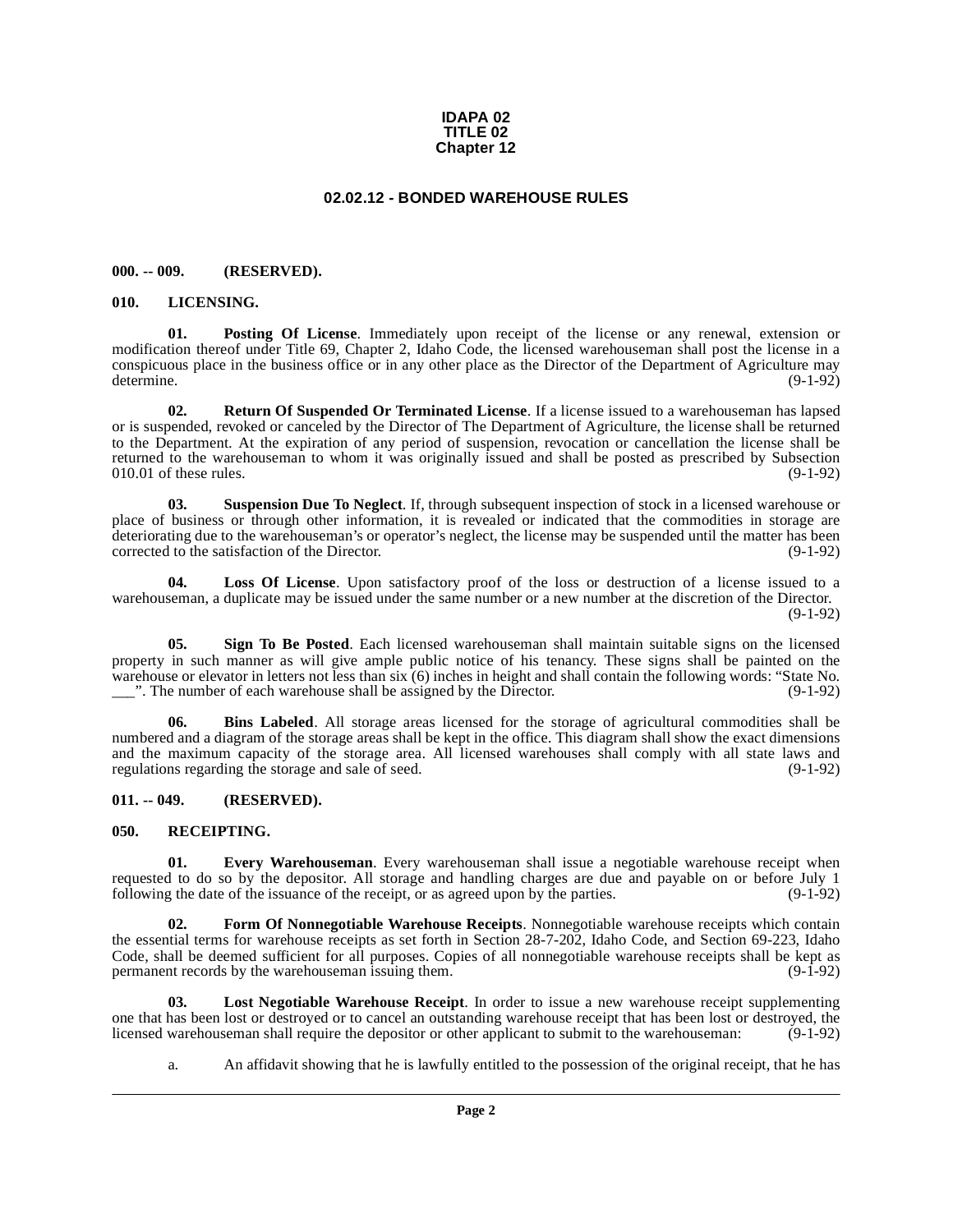| <b>IDAHO ADMINISTRATIVE CODE</b> | <b>IDAPA 02.02.12</b>         |
|----------------------------------|-------------------------------|
| <b>Department of Agriculture</b> | <b>Bonded Warehouse Rules</b> |

not negotiated or assigned it and how the original receipt was lost or destroyed; and (9-1-92)

b. A bond in the amount double the market value of the agricultural commodity represented by the lost or destroyed receipt. The market value shall be determined at the time this bond is submitted for the lost receipt. Such warehouse receipts issued in lieu of lost or destroyed receipts shall duplicate the original and bear a statement that it is issued in lieu of the lost or destroyed receipt. A duplicate warehouse receipt shall clearly state that it is a duplicate receipt, the number of the receipt the duplicate is replacing, and the license number under which the original receipt was issued. (9-1-92)

## <span id="page-2-0"></span>**051. -- 079. (RESERVED).**

#### <span id="page-2-6"></span><span id="page-2-1"></span>**080. FORWARDING AGRICULTURAL COMMODITIES.**

Warehouses licensed under Title 69, Chapter 2, Idaho Code, receiving agricultural commodities for shipment to terminals or to other warehouses for storage or processing within the state or outside the state shall have in their possession a statement authorizing the shipment of agricultural commodities to another location for storage or processing. This statement shall be signed by the owner or producer of the agricultural commodity. The receiving warehouse shall be a state or federally licensed and bonded warehouse or have a Commodity Credit Corporation storage agreement. When requested to do so by an Idaho Warehouse Examiner, the shipping warehouse shall promptly procure from the terminal or storage warehouse a statement or negotiable warehouse receipt describing the quantity, class and grade of all agricultural commodities so shipped and in storage. Such statement shall be on a form approved by the Director of the Department of Agriculture. The shipping warehouse shall have such forms promptly forwarded and returned to the Idaho Department of Agriculture, Bureau of Warehouse Control, within fifteen (15) days of issuance.

#### <span id="page-2-2"></span>**081. -- 099. (RESERVED).**

#### <span id="page-2-8"></span><span id="page-2-3"></span>**100. OFFICE RECORDS.**

A warehouseman shall maintain complete and sufficient records to show all deposits, purchases, sales contracts, storage obligations and loadouts of the warehouse. Office records as set forth in Section 69-226, Idaho Code, shall<br>include, but not limited to, the following: include, but not limited to, the following:

<span id="page-2-5"></span>**01. Daily Position Record**. This shall show the total quantity of each kind and class of agricultural commodity received and loaded out, the amount remaining in storage at the close of each business day, and the warehouseman's total storage obligation for each kind and class of agricultural commodity at the close of each<br>business day. (9-1-92) business day. (9-1-92)

<span id="page-2-13"></span>**02. Storage Ledger**. This shall show the name and address of the depositor, the date purchased, the terms of the sale, and the quality and quantity of the agricultural commodity purchased by the warehouseman. When applicable, the storage ledger shall also show the tare, grade, size, net weight, and unsold amount of agricultural commodities. commodities.

**03. Scale Weight Tickets**. These shall be pre-numbered and show the time when the commodities were delivered, the quantities delivered, who delivered the commodities, the ownership of the commodities, and the condition of the commodities upon delivery. At least one (1) copy of the scale weight ticket shall be filed in numerical order. (9-1-92)

<span id="page-2-12"></span><span id="page-2-9"></span>**04. Receipts And Tickets**. Receipts and tickets in his possession which have not been issued. (9-1-92)

<span id="page-2-11"></span><span id="page-2-10"></span><span id="page-2-7"></span>**05.** Receipts And Tickets Issued By Him. Receipts and tickets issued by him. (9-1-92)

**06. Receipts And Tickets Returned And Cancelled**. Receipts and tickets returned to and canceled by him. (9-1-92)

**07. Insurance Documentation**. (9-1-92)

<span id="page-2-4"></span>**101. -- 129. (RESERVED).**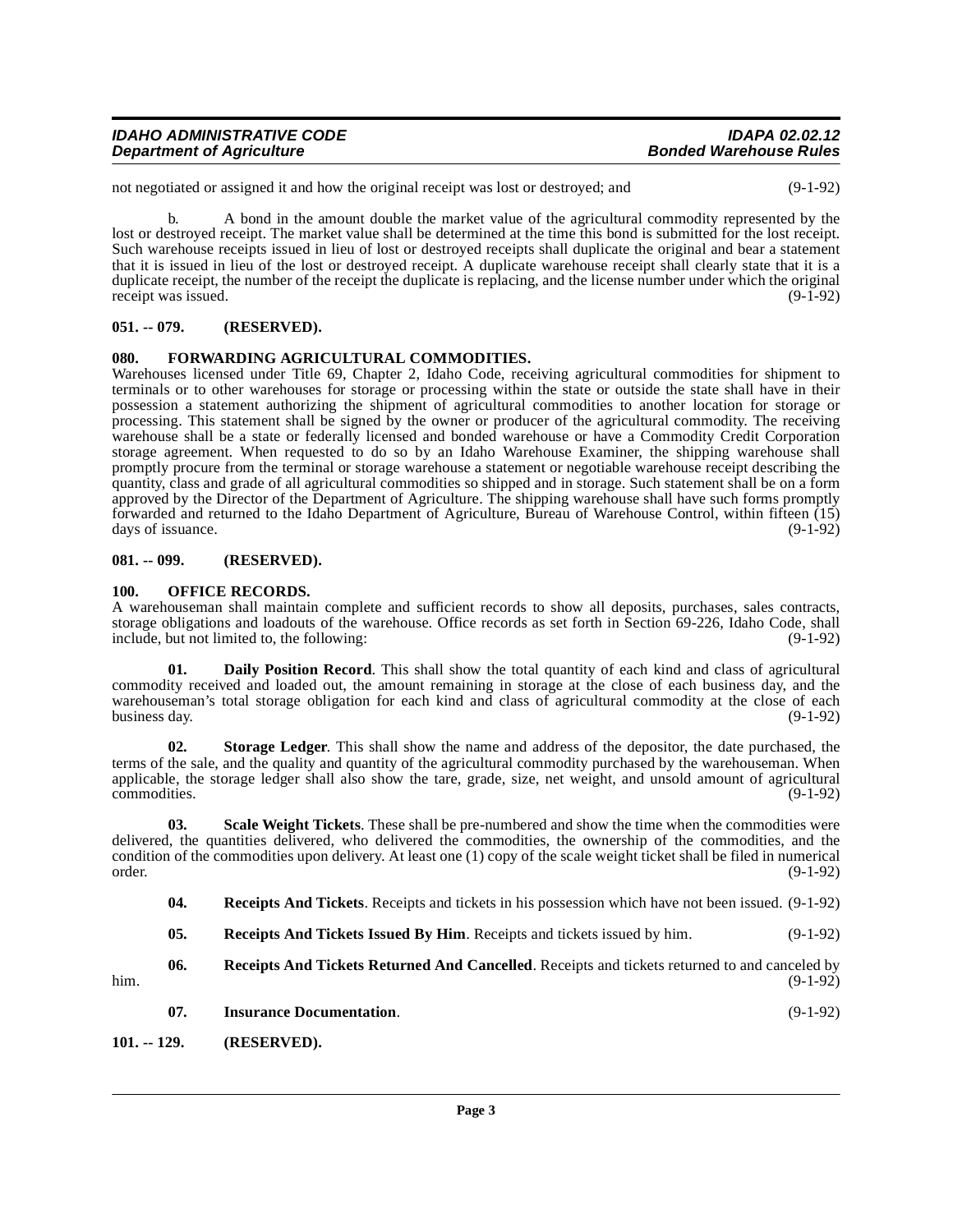#### <span id="page-3-5"></span><span id="page-3-0"></span>**130. LICENSE APPLICATION AND CONDITIONS OF ISSUANCE.**

<span id="page-3-6"></span>**01. License Application**. Application for a license to operate a warehouse under the provisions of Title 69, Chapter 2, Idaho Code, shall be on a form prescribed by the Department and shall include: (9-1-92)

a. The full name of the person applying for the license and whether the applicant is an individual, in association, corporation or other entity. (9-1-92) partnership, association, corporation or other entity.

b. The full name of each member of the firm or partnership, or the names of the officers and directors of the company, association or corporation. (9-1-92)

<span id="page-3-7"></span>

|            | c.                          | The address of the principle place of business.                                                                                                | $(9-1-92)$ |
|------------|-----------------------------|------------------------------------------------------------------------------------------------------------------------------------------------|------------|
|            | d.                          | Information relating to any judgments against the applicants.                                                                                  | $(9-1-92)$ |
| be stored. | e.                          | The location of each warehouse the applicant intends to operate and the commodities expected to                                                | $(9-1-92)$ |
|            | $f_{\perp}$                 | Any other reasonable information the Department finds necessary to carry out the purpose and<br>provisions of Title 69, Chapter 2, Idaho Code. | $(9-1-92)$ |
|            | 02.<br>Code, shall include: | License, Conditions Of Issuance. An application for license under Title 69, Chapter 2, Idaho                                                   | $(9-1-92)$ |
|            | a.                          | Application on a form prescribed by the Director.                                                                                              | $(9-1-92)$ |
|            | b.                          | A current financial statement as specified by Section 69-206, Idaho Code.                                                                      | $(9-1-92)$ |
|            | c.                          | A sketch or drawing as specified in Section 69-206, Idaho Code.                                                                                | $(9-1-92)$ |
|            | d.                          | A bond as required by Section 69-208, Idaho Code.                                                                                              | $(9-1-92)$ |
|            | e.                          | Proof of insurance as required by Section 69-206, Idaho Code.                                                                                  | $(9-1-92)$ |
|            | f.                          | The license fee as prescribed by Section 69-211, Idaho Code.                                                                                   | $(9-1-92)$ |
|            | g.                          | Compliance with all rules and regulations adopted pursuant to Title 69, Chapter 2, Idaho Code.                                                 | $(9-1-92)$ |
|            |                             |                                                                                                                                                |            |

h. Any other reasonable information the Department finds necessary to carry out the purpose and ns of Title 69, Chapter 2, Idaho Code. (9-1-92) provisions of Title  $69$ , Chapter 2, Idaho Code.

<span id="page-3-8"></span>**03. Modification**. If a licensee wishes to add additional capacity to an existing license, the Director dify the license if all requirements of Section 69-206, Idaho Code, are met. (9-1-92) may modify the license if all requirements of Section 69-206, Idaho Code, are met.

#### <span id="page-3-1"></span>**131. -- 149. (RESERVED).**

### <span id="page-3-10"></span><span id="page-3-2"></span>**150. WAREHOUSES TO BE KEPT CLEAN.**

Each warehouseman shall be required to use such precautions and surveillance as is necessary to provide for the safe and adequate storage of all commodities stored in his warehouse and to prevent these commodities from being contaminated in any way from chemicals, pesticides, fertilizers, adulterated seeds, animals, birds or any such thing as may contaminate or reduce the quality of stored goods. (9-1-92)

## <span id="page-3-3"></span>**151. -- 179. (RESERVED).**

#### <span id="page-3-9"></span><span id="page-3-4"></span>**180. WAREHOUSEMAN RESPONSIBILITIES.**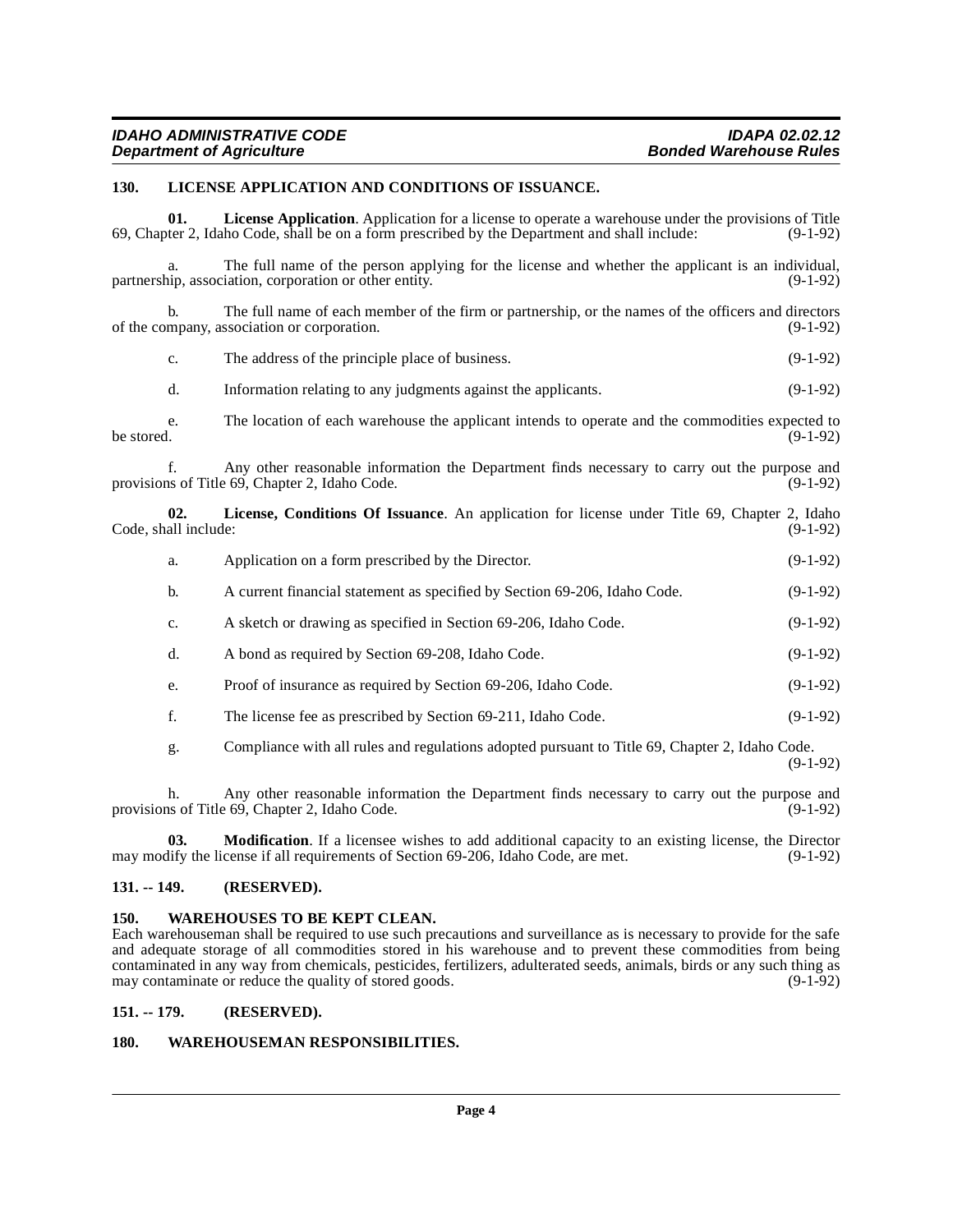## **IDAHO ADMINISTRATIVE CODE IDAPA 02.02.12 Department of Agriculture**

<span id="page-4-1"></span>**01. Warehouse Receipts -- Quality**. A warehouseman licensed under Title 69, Chapter 2, Idaho Code, shall maintain in the facility of issuance of any negotiable warehouse receipt, for as long as the receipt is outstanding and has not been canceled, like variety, quantity, and quality of the agricultural commodity stated on the receipt. No warehouseman shall remove, deliver, direct or permit any person to remove or deliver any agricultural commodity from any warehouse for which warehouse receipts have been issued and are outstanding, without receiving and canceling the warehouse receipt that was issued for the commodity, except if the Director determines an emergency storage situation exists. A warehouseman may then forward agricultural commodities to other licensed warehouses for storage without canceling the outstanding warehouse receipt, provided the following conditions are met: (9-1-92)

a. The warehouseman obtains written approval from the Department prior to forwarding agricultural commodities. (9-1-92) commodities. (9-1-92)

b. The warehouseman shall provide written guidelines to the Department establishing how he will be back in position within the time limits set and granted by the Department. (9-1-92)

The warehouseman shall maintain and make available to the Department records of positions rwarding of agricultural commodities. (9-1-92) concerning the forwarding of agricultural commodities.

d. The receiving warehouse shall be a state or federally licensed and bonded warehouse or have a Commodity Credit Corporation storage agreement. (9-1-92)

e. The shipping warehouse shall have in their possession a statement signed by the bearer of the warehouse receipt authorizing the shipment of agricultural commodities represented by such receipt to another location for storage. (9-1-92)

f. When requested to do so by the Department, the shipping warehouseman shall promptly procure from the receiving warehouseman a statement describing the quantity, class and grade of all agricultural commodities so shipped and in storage. Such statement shall be on a form approved by the Director. The shipping warehouseman shall have such forms promptly forwarded to the receiving warehouseman for verification of quantity, class and grade of agricultural commodities forwarded. This verification shall be returned to the Department within fifteen (15) days of issuance. Failure to provide this statement to the Department in the above specified time, will result in a short position for the warehouseman with penalties as prescribed by law. (9-1-92)

#### <span id="page-4-0"></span>**02.** Rights And Duties Of Licensees -- Unlawful Practices. It shall be unlawful for a warehouseman (9-1-92) to:  $(9-1-92)$

a. Issue a warehouse receipt in excess of the amount of the agricultural commodity held in the licensee's warehouse to cover such receipt. (9-1-92)

b. Sell, encumber, ship, transfer, remove or permit to be sold encumbered, shipped, transferred or removed from a warehouse any agricultural commodity received by him for deposit, shipment or handling for which scale weight tickets have been issued without the written approval of the holder of the scale weight ticket and such transfer shall be shown on the individual depositor's account and the inventory records of the warehouseman.

(9-1-92)

Remove or permit any person to remove any agricultural commodity from a warehouse when the amount of any fairly representative grade or class of an agricultural commodity in the warehouses of such licensee is reduced below the amount for which a warehouse receipt or scale weight ticket for the particular agricultural commodity is outstanding, except as provided for in Section 69-223(2), Idaho Code, and Rule 180.01.  $(9-1-92)$ 

d. Issue a warehouse receipt or scale weight ticket which exceeds the amount of agricultural commodities delivered for storage. (9-1-92)

e. Issue a warehouse receipt showing a grade or description different from the grade or description of the agricultural commodities delivered and for which such warehouse receipt is issued.

f. Fail to deliver agricultural commodities as required by Section 28-7-402, Idaho Code. (9-1-92)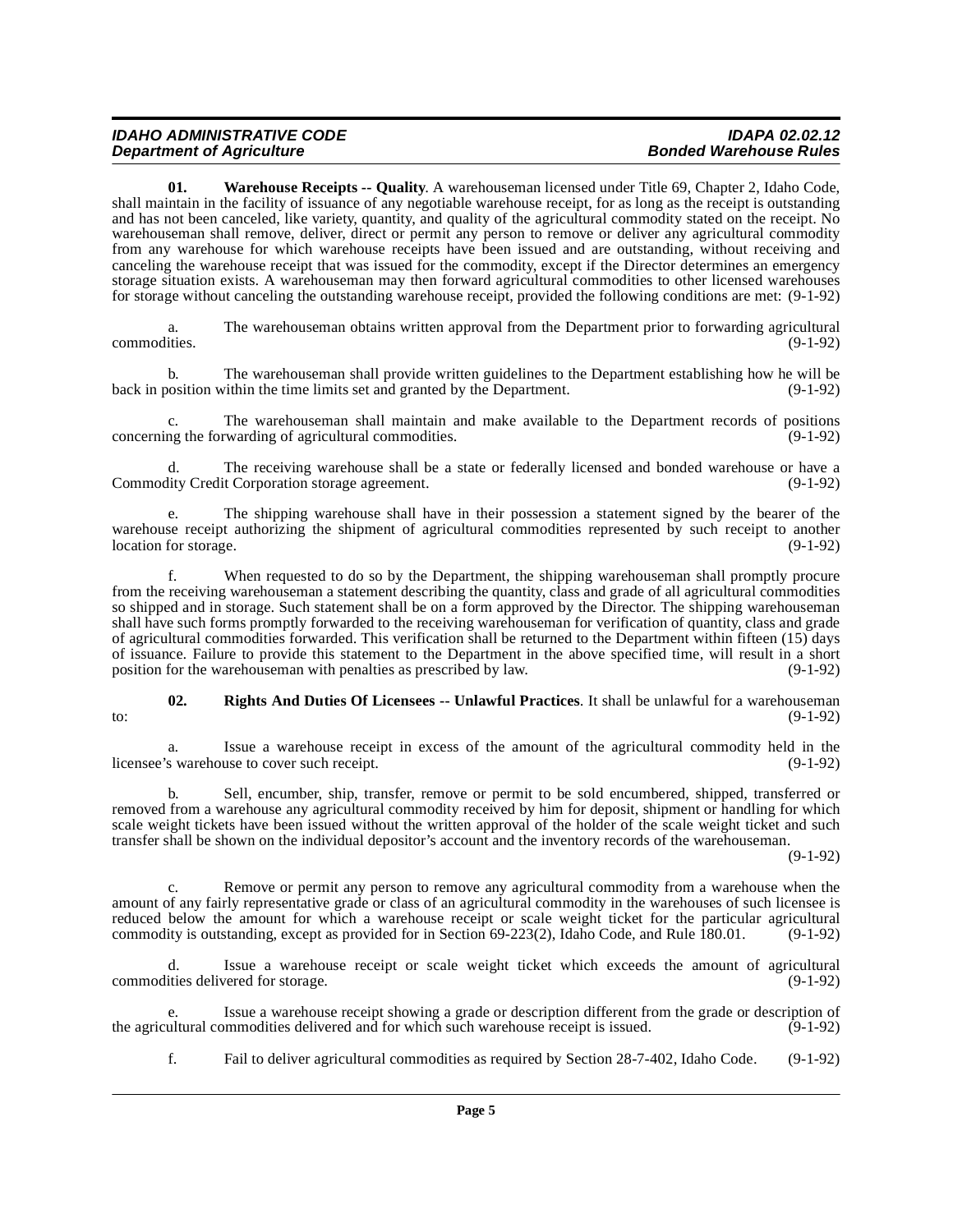g. Knowingly accept for storage any agricultural commodity destined for human consumption which has been contaminated, if such agricultural commodities are commingled with any uncontaminated agricultural commodity. (9-1-92) commodity. (9-1-92)

h. Terminate storage of an agricultural commodity in the warehouse without giving reasonable notice positor as provided in Section 28-7-206, Idaho Code. (9-1-92) to the depositor as provided in Section 28-7-206, Idaho Code.

<span id="page-5-10"></span>i. Alter, falsify, or withhold records from the warehouse examiner. (9-1-92)

## <span id="page-5-0"></span>**181. -- 199. (RESERVED).**

#### <span id="page-5-1"></span>**200. INSURANCE SETTLEMENT.**

When the commodities within a licensed warehouse have been damaged or destroyed, the warehouseman shall make complete settlement to all depositors having agricultural commodities stored in the warehouse within ten (10) days after a settlement with the insurance company. Failure of the warehouseman to make such settlement shall be grounds for revocation of the license. However, such settlement need not be made within the ten (10) days period if the warehouseman and the depositor agree to other terms. In the case of commingled agricultural commodities where only a portion is damaged, settlement may be made on a pro rata basis to the owners of all agricultural commodities stored within the warehouse. (9-1-92)

#### <span id="page-5-2"></span>**201. -- 229. (RESERVED).**

#### <span id="page-5-8"></span><span id="page-5-3"></span>**230. AGRICULTURAL COMMODITIES -- WAREHOUSE OBLIGATIONS.**

Any agricultural commodity deposited for storage that is not sold by contract or otherwise, as shown by documentation, is open storage and shall be considered a warehouse obligation. (9-1-92) documentation, is open storage and shall be considered a warehouse obligation.

## <span id="page-5-4"></span>**231. -- 279. (RESERVED).**

## <span id="page-5-11"></span><span id="page-5-5"></span>**280. RECORDS -- SEPARATE.**

All records and accounts required under Title 69, Chapter 2, Idaho Code, shall be kept separate and distinct from all records and accounts of any other business and shall be subject to inspection by the Director between the hours of 8 a.m. and 5 p.m., Monday through Friday, except holidays. (9-1-92) a.m. and 5 p.m., Monday through Friday, except holidays.

## <span id="page-5-6"></span>**281. -- 299. (RESERVED).**

#### <span id="page-5-9"></span><span id="page-5-7"></span>**300. FINANCIAL STATEMENTS.**

In order to obtain a bonded warehouse license, the applicant shall submit a current financial statement. The statement shall have been prepared not more than ninety  $(90)$  days prior to the date of application and shall conform to the applicable requirements of Title 69. Chapter 2. Idaho Code, as to annual financial statements.  $(9-1-92)$ applicable requirements of Title 69, Chapter 2, Idaho Code, as to annual financial statements.

<span id="page-5-12"></span>**01. Statement Compliance**. Each licensed warehouseman shall submit to the Department an annual financial statement which shall have been audited or reviewed by an independent certified public accountant. The statement shall be submitted to the Department no later than ninety (90) days after the end of the warehouseman's fiscal year. The bureau may grant an extension of time for filing the financial statement, but in no case shall the extension exceed sixty (60) days provided that the application for the extension is made by a certified public accountant prior to the date the financial statement is due. The warehouse license shall be suspended or revoked for failure to comply with licensing requirements stated in Bonded Warehouse Rule No. 300 and Section(s) 69-206(6) and  $(7)$ , Idaho Code.  $(9-1-92)$ 

<span id="page-5-13"></span>

| 02.<br><b>Statement Content.</b> The statement shall include: | $(9-1-92)$ |
|---------------------------------------------------------------|------------|
|---------------------------------------------------------------|------------|

$$
a. \qquad A balance sheet. \tag{9-1-92}
$$

b. An income statement which includes annual gross sales of commodities purchased from producers under the act. (9-1-92) covered under the act.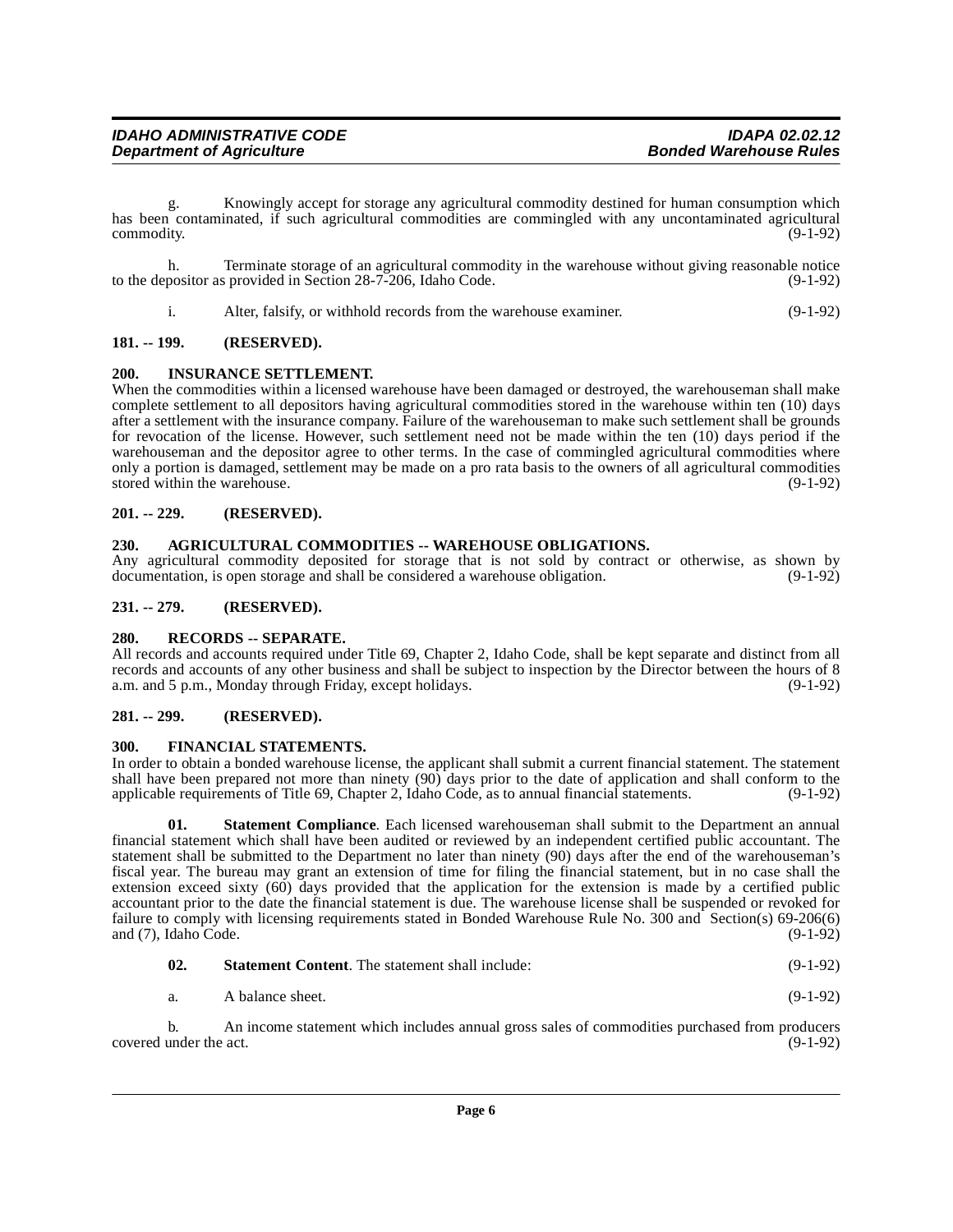| <b>Department of Agriculture</b> | <b>IDAHO ADMINISTRATIVE CODE</b> | <b>IDAPA 02.02.12</b>         |
|----------------------------------|----------------------------------|-------------------------------|
|                                  |                                  | <b>Bonded Warehouse Rules</b> |

| $\mathbf{c}$ . | A statement of cash flows.                         | $(9-1-92)$ |
|----------------|----------------------------------------------------|------------|
|                | All accompanying notes to the financial statement. | $(9-1-92)$ |

## <span id="page-6-0"></span>**301. -- 329. (RESERVED).**

#### <span id="page-6-10"></span><span id="page-6-1"></span>**330. AMENDING TARIFF.**

Tariffs may be amended by the licensed warehouseman by filing a new tariff with the department. Such amended tariff shall contain rates to be charged for the storage, receiving, load out and conditioning of all commodities stored by the warehouseman. The previous tariff shall continue to apply on all commodities received prior to the effective date of the amended tariff until the anniversary date of deposit. The amended tariff will apply to any commodities received after the effective date of the amendment and on any commodities stored under the previous tariff commencing on the anniversary date of the storage period. (9-1-92) commencing on the anniversary date of the storage period.

#### <span id="page-6-2"></span>**331. -- 379. (RESERVED).**

#### <span id="page-6-15"></span><span id="page-6-3"></span>**380. LICENSE -- DURATION.**

Licenses issued under the provisions of Title 69, Chapter 2, Idaho Code, expire on the 30th day of April of each year.  $(9-1-92)$ 

## <span id="page-6-4"></span>**381. -- 399. (RESERVED).**

#### <span id="page-6-14"></span><span id="page-6-5"></span>**400. INSURANCE DEDUCTIBLE.**

The maximum deductible allowed for insurance required by Section 69-206(1), Idaho Code, shall be five thousand dollars (\$5,000). However, a larger deductible may be allowed at the discretion of the Director. (9-1-92)

#### <span id="page-6-6"></span>**401. -- 429. (RESERVED).**

#### <span id="page-6-11"></span><span id="page-6-7"></span>**430. AMOUNT OF BOND.**

The amount of bond to be furnished for each warehouse shall be fixed at a rate of twenty cents (\$.20) per bushel of licensed capacity or six percent (6%) of the total value of the agricultural commodities stored, whichever is greater. (9-1-92)

#### <span id="page-6-8"></span>**431. -- 479. (RESERVED).**

#### <span id="page-6-13"></span><span id="page-6-9"></span>**480. COMMODITY INDEMNITY ACCOUNT PROGRAM.**

<span id="page-6-17"></span>**01.** Rate Of Assessment. The rate of assessment shall be two-tenths of one per cent (.2%) of the total value at the time of sale of the commodities pursuant to Section 69-257(2), Idaho Code, of the total value at the time of sale of the commodities. The maximum rate of assessment shall not exceed two-tenths of one percent (.2%). The Director may establish a lower rate of assessment whenever he deems it advisable or as recommended by the advisory committee established by Section 69-261, Idaho Code. Total value of an agricultural commodity shall mean the gross dollar amount due the producer at the time of sale of the commodities before any charges are deducted. Transportation costs shall not be assessed, provided that these costs have been clearly identified and segregated on the purchase contract or agreement and on the settlement sheet. (5-20-98) purchase contract or agreement and on the settlement sheet.

<span id="page-6-12"></span>**02. Collection Of Assessment Fees**. The assessment shall be based on the purchase price and shall be collected by the warehouseman from the producer when the commodity is delivered and title passes to the warehouseman. Commodities purchased by a no price established contract shall be assessed when a price is established. (9-1-92) established. (9-1-92)

**03. Payment Of Assessment Fees**. The assessment collected under this Act shall be submitted to the Department of Agriculture on forms prescribed and provided by the Department and shall reflect the total of all assessments collected by the warehouseman during a calendar year quarter. A calendar year begins January 1 and ends December 31, with quarters ending March 31; June 30; September 30; and December 31. (9-1-92) ends December 31, with quarters ending March 31; June 30; September 30; and December 31.

<span id="page-6-16"></span>a. The quarterly reports and payments collected for a quarter shall be submitted to the Director no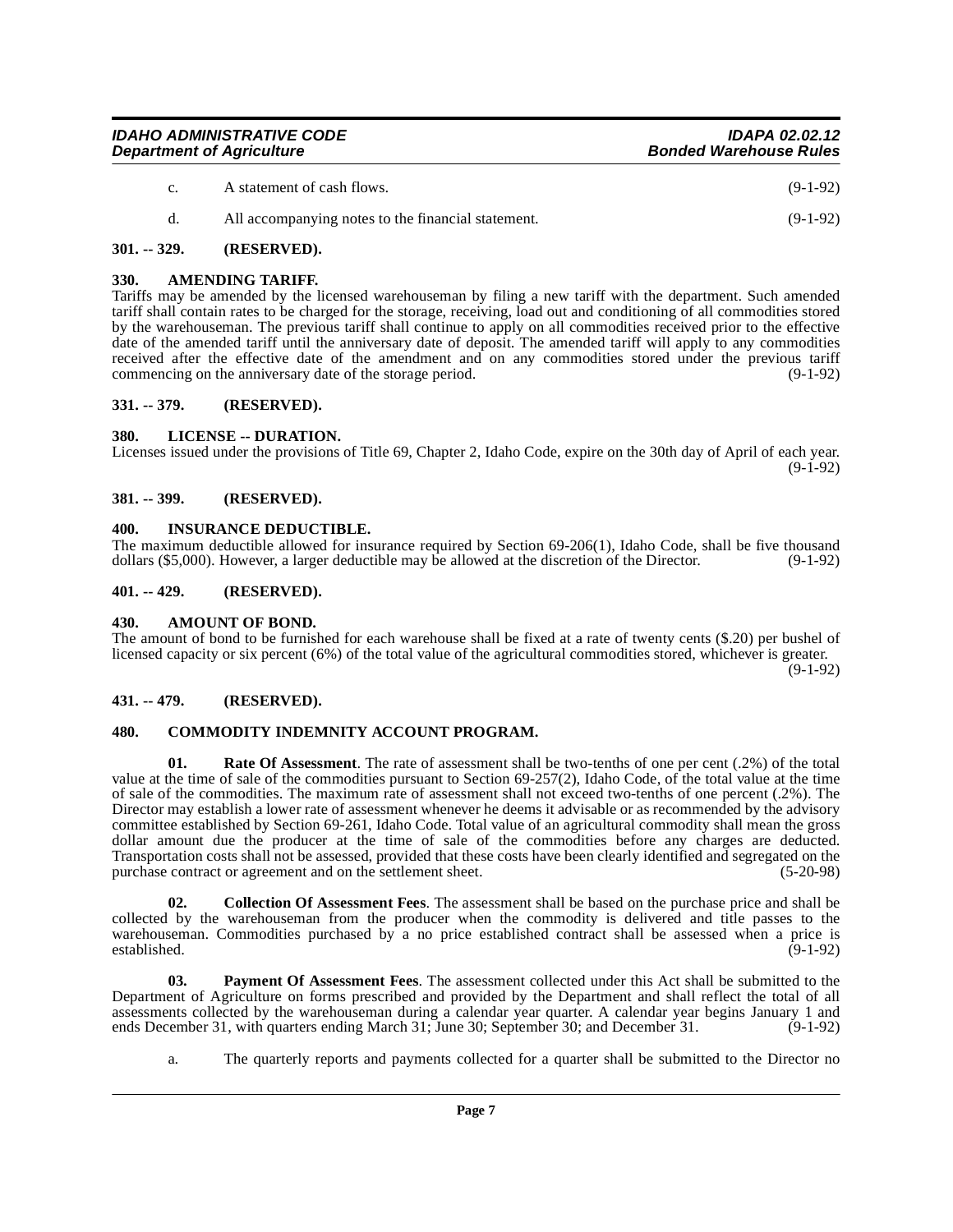| <b>IDAHO ADMINISTRATIVE CODE</b> | <b>IDAPA 02.02.12</b>         |
|----------------------------------|-------------------------------|
| <b>Department of Agriculture</b> | <b>Bonded Warehouse Rules</b> |

later than thirty (30) days following the just ended quarter. The report shall contain such information as the Director requires and shall be accompanied by a check payable to the Idaho Department of Agriculture in an amount of the total assessments collected from producers for agricultural commodities purchased by the warehouseman for that quarter.  $(9-1-92)$ 

b. Failure to submit the quarterly report and assessments within the prescribed time may result in the on, revocation or denial of a license for the warehouse man. (9-1-92) suspension, revocation or denial of a license for the warehouseman.

<span id="page-7-1"></span>**04.** Accelerated Payment. If a warehouse license is suspended, the quarterly report and assessments quarter are due fifteen (15) days after the date of license suspension. (9-1-92) for that quarter are due fifteen  $(15)$  days after the date of license suspension.

<span id="page-7-0"></span>**481. -- 999. (RESERVED).**